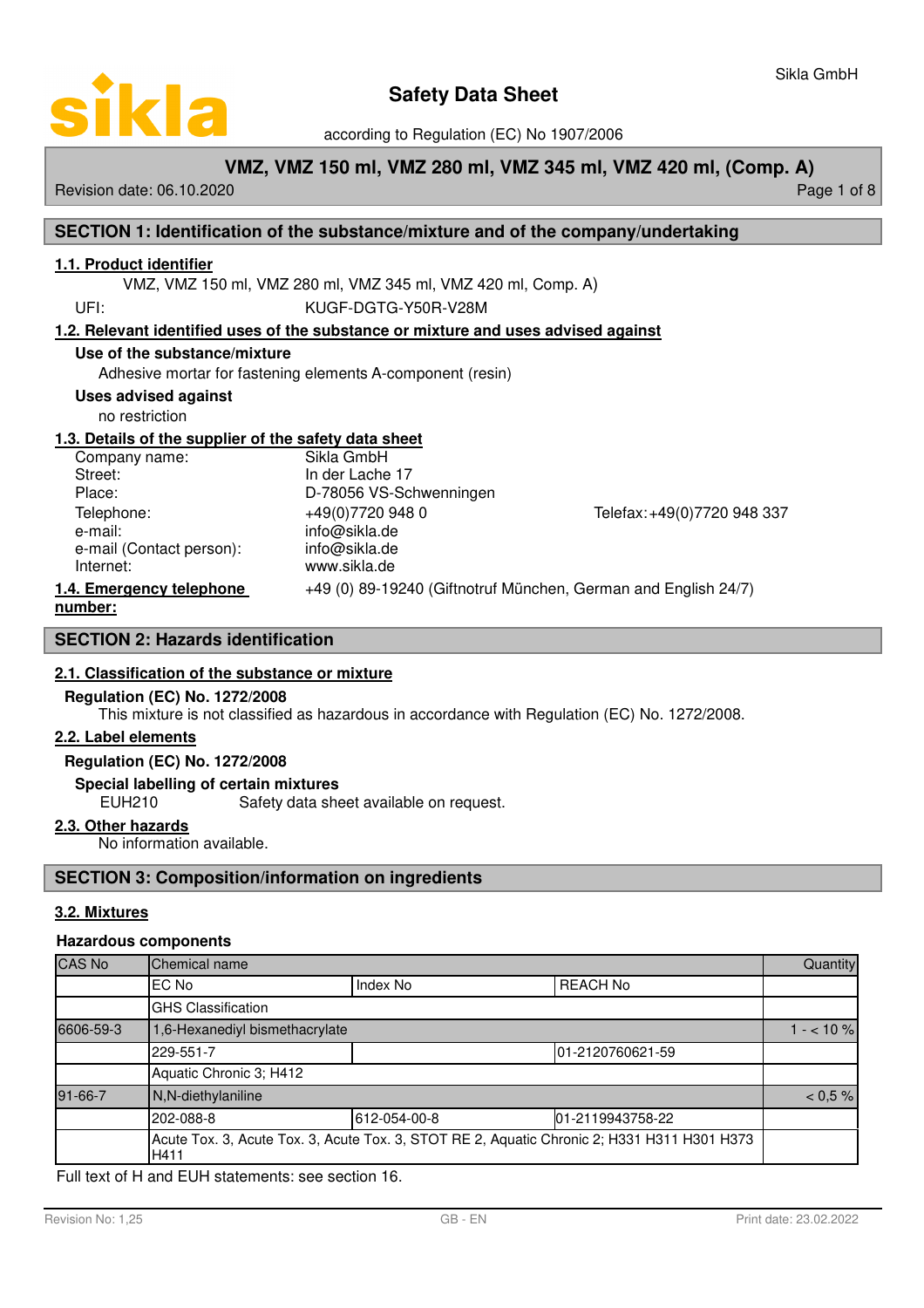

according to Regulation (EC) No 1907/2006

# **VMZ, VMZ 150 ml, VMZ 280 ml, VMZ 345 ml, VMZ 420 ml, (Comp. A)**

Revision date: 06.10.2020 Page 2 of 8

# **SECTION 4: First aid measures**

#### **4 . 1 . Description of first aid measures**

#### **General information**

Take off immediately all contaminated clothing and wash it before reuse.

#### **After inhalation**

Provide fresh air.

#### **After contact with skin**

After contact with skin, wash immediately with plenty of water and soap. Call a doctor if you feel unwell.

#### **After contact with eyes**

Rinse immediately carefully and thoroughly with eye-bath or water. In case of eye irritation consult an ophthalmologist.

#### **After ingestion**

Do NOT induce vomiting. Rinse mouth thoroughly with water. Medical treatment necessary.

#### **4 . 2 . Most important symptoms and effects , both acute and delayed**

No known symptoms to date.

#### **4 . 3 . Indication of any immediate medical attention and special treatment needed**

Treat symptomatically.

#### **SECTION 5: Firefighting measures**

#### **5 . 1 . Extinguishing media**

#### **Suitable extinguishing media**

Foam Extinguishing powder Water spray jet Carbon dioxide (CO2)

#### **Unsuitable extinguishing media**

Full water jet

#### **5 . 2 . Special hazards arising from the substance or mixture**

Pyrolysis products, toxic Carbon monoxide

#### **5 . 3 . Advice for firefighters**

Wear a self-contained breathing apparatus and chemical protective clothing. Full protection suit. In case of fire and/or explosion do not breathe fumes.

### **Additional information**

Collect contaminated fire extinguishing water separately. Do not allow entering drains or surface water.

#### **SECTION 6: Accidental release measures**

# **6 . 1 . Personal precautions , protective equipment and emergency procedures**

Use personal protection equipment.

# **6 . 2 . Environmental precautions**

Do not allow to enter into surface water or drains.

# **6 . 3 . Methods and material for containment and cleaning up**

Collect spillage. Take up mechanically, placing in appropriate containers for disposal. Suitable material for taking up: Sand

Treat the recovered material as prescribed in the section on waste disposal.

Retain contaminated washing water and dispose it.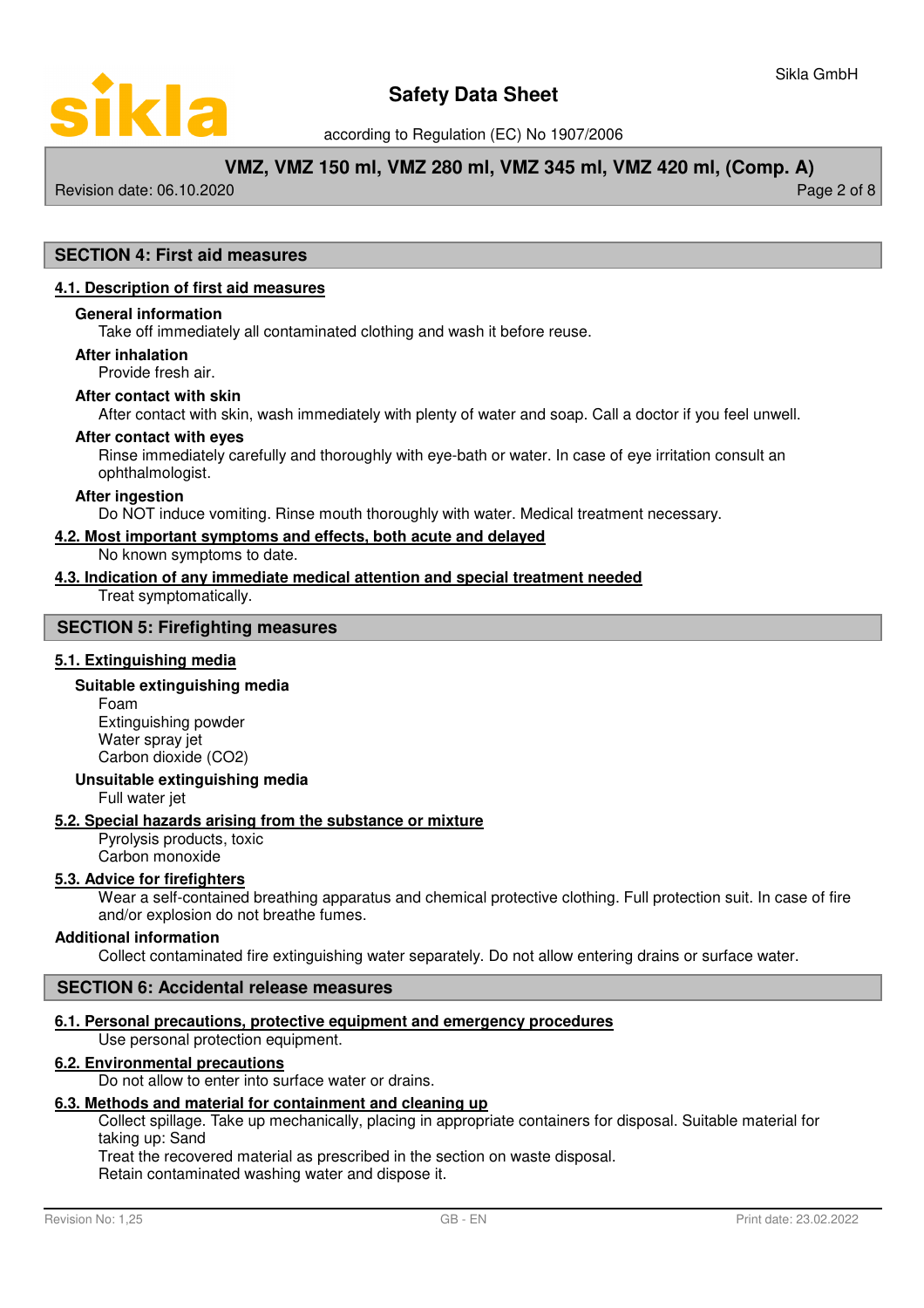

according to Regulation (EC) No 1907/2006

# **VMZ, VMZ 150 ml, VMZ 280 ml, VMZ 345 ml, VMZ 420 ml, (Comp. A)**

Revision date: 06.10.2020 Page 3 of 8

# **6 . 4 . Reference to other sections**

Safe handling: see section 7 Personal protection equipment: see section 8 Disposal: see section 13

### **SECTION 7: Handling and storage**

#### **7 . 1 . Precautions for safe handling**

#### **Advice on safe handling**

Use only outdoors or in a well-ventilated area. Wear personal protection equipment (refer to section 8). Avoid contact with skin, eyes and clothes. When using do not eat, drink or smoke.

#### **7 . 2 . Conditions for safe storage , including any incompatibilities**

# **Requirements for storage rooms and vessels**

Keep container tightly closed.

Keep only in the original container in a cool, well-ventilated place.

# **Hints on joint storage**

Do not use for products which come into contact with the food stuffs.

### **Further information on storage conditions**

storage temperature : 5 - 25 °C

#### **7 . 3 . Specific end use ( s )**

Adhesive mortar for fastening elements A-component (resin)

#### **SECTION 8: Exposure controls/personal protection**

#### **8 . 1 . Control parameters**

#### **Additional advice on limit values**

This mixture contains quartz filler which is firmly bound in the pasty component, and thus not freely available during use, so that a risk of dust inhalation is excluded. Exposure limit values for respirable dusts are not relevant for this product.

### **8 . 2 . Exposure controls**

#### **Appropriate engineering controls**

Provide adequate ventilation.

#### **Protective and hygiene measures**

Take off contaminated clothing and wash it before reuse. Draw up and observe skin protection programme. Wash hands thoroughly after handling. When using do not eat, drink or smoke.

#### **Eye/face protection**

Wear eye protection/face protection. Wear safety glasses.

#### **Hand protection**

Disposable gloves Recommended material: NBR (Nitrile rubber) Breakthrough time: > 480 min Thickness of the glove material:  $> 0.2$  mm DIN-/EN-Norms: EN 374

When handling with chemical substances, protective gloves must be worn with the CE-label including the four control digits. For special purposes, it is recommended to check the resistance to chemicals of the protective gloves mentioned above together with the supplier of these gloves.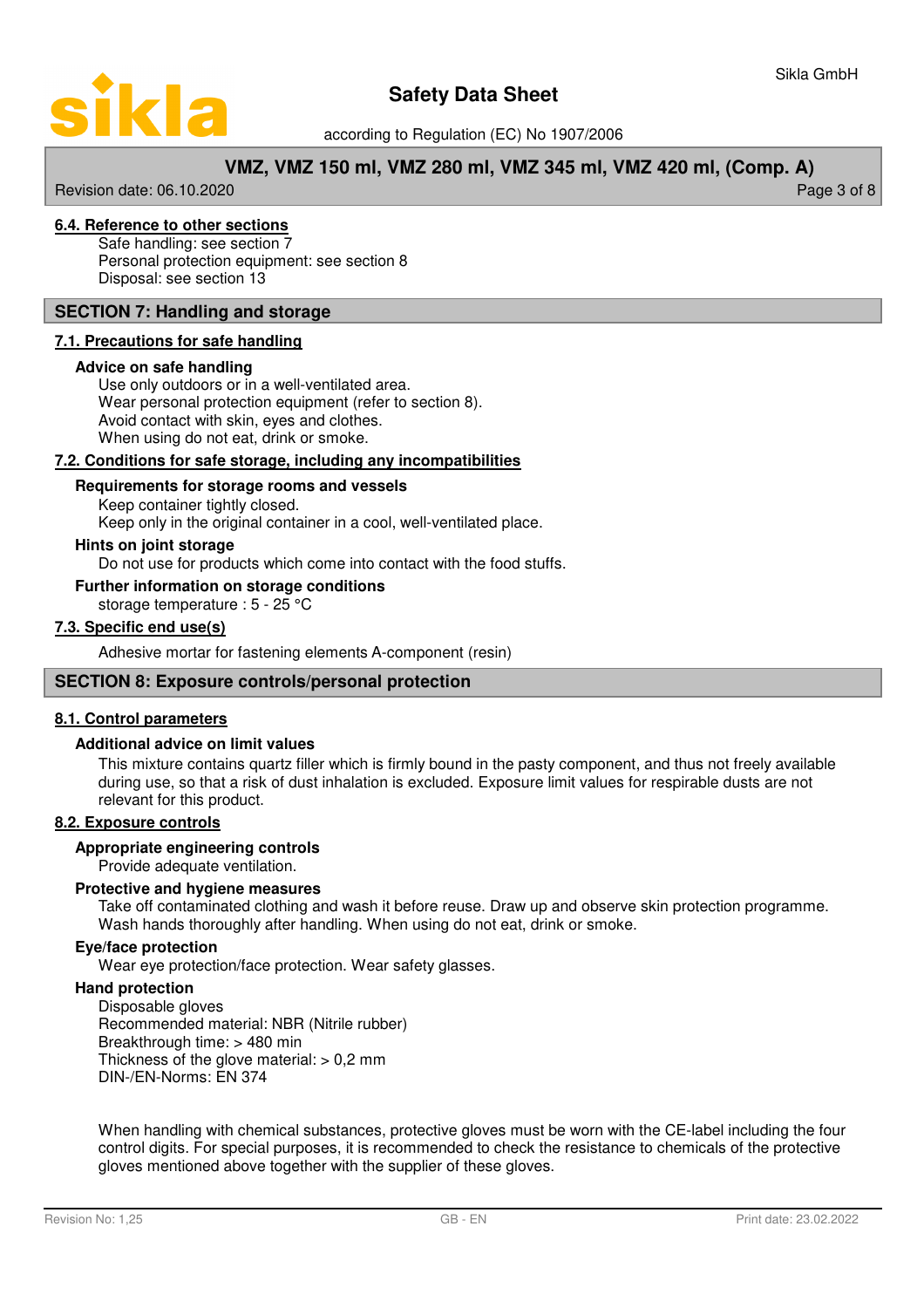

according to Regulation (EC) No 1907/2006

# **VMZ, VMZ 150 ml, VMZ 280 ml, VMZ 345 ml, VMZ 420 ml, (Comp. A)**

Revision date: 06.10.2020 **Page 4 of 8** 

### **Skin protection**

Wear suitable protective clothing.

# **Respiratory protection**

Usually no personal respirative protection necessary. If technical exhaust or ventilation measures are not possible or insufficient, respiratory protection must be worn. Respiratory protection with combination filter A1P2 (organic gases/vapors and particles) recommended.

# **SECTION 9: Physical and chemical properties**

#### **9 . 1 . Information on basic physical and chemical properties**

| <u> Information on basic physical and chemical properties</u><br>Physical state:<br>Colour: | solid (pasty)<br>light beige                                                                           |
|---------------------------------------------------------------------------------------------|--------------------------------------------------------------------------------------------------------|
| Odour:                                                                                      | characteristic                                                                                         |
| Odour threshold:                                                                            | No data available                                                                                      |
| pH-Value:                                                                                   | not determined                                                                                         |
| Changes in the physical state                                                               |                                                                                                        |
| Melting point:                                                                              | not determined                                                                                         |
| Initial boiling point and boiling range:                                                    | not determined                                                                                         |
| Flash point:                                                                                | not applicable                                                                                         |
| Flammability                                                                                |                                                                                                        |
| Solid:                                                                                      | not determined                                                                                         |
| Gas:                                                                                        | not applicable                                                                                         |
| Lower explosion limits:                                                                     | not determined                                                                                         |
| Upper explosion limits:                                                                     | not determined                                                                                         |
| <b>Auto-ignition temperature</b>                                                            |                                                                                                        |
| Solid:                                                                                      | not determined                                                                                         |
| Gas:                                                                                        | not applicable                                                                                         |
| Decomposition temperature:                                                                  | not determined                                                                                         |
| <b>Oxidizing properties</b><br>Not oxidising.                                               |                                                                                                        |
| Vapour pressure:                                                                            | not determined                                                                                         |
| Density (at 20 °C):                                                                         | $1,71$ g/cm <sup>3</sup>                                                                               |
| Water solubility:                                                                           | The study does not need to be conducted<br>because the substance is known to be<br>insoluble in water. |
| Solubility in other solvents<br>not determined                                              |                                                                                                        |
| Partition coefficient:                                                                      | not determined                                                                                         |
| Vapour density:                                                                             | not determined                                                                                         |
| Evaporation rate:                                                                           | not determined                                                                                         |
| 9.2. Other information                                                                      |                                                                                                        |
| Solid content:                                                                              | not determined                                                                                         |

#### **SECTION 10: Stability and reactivity**

# **1 0. 1 . R eactivity**

No hazardous reaction when handled and stored according to provisions.

#### **10.2. Chemical stability**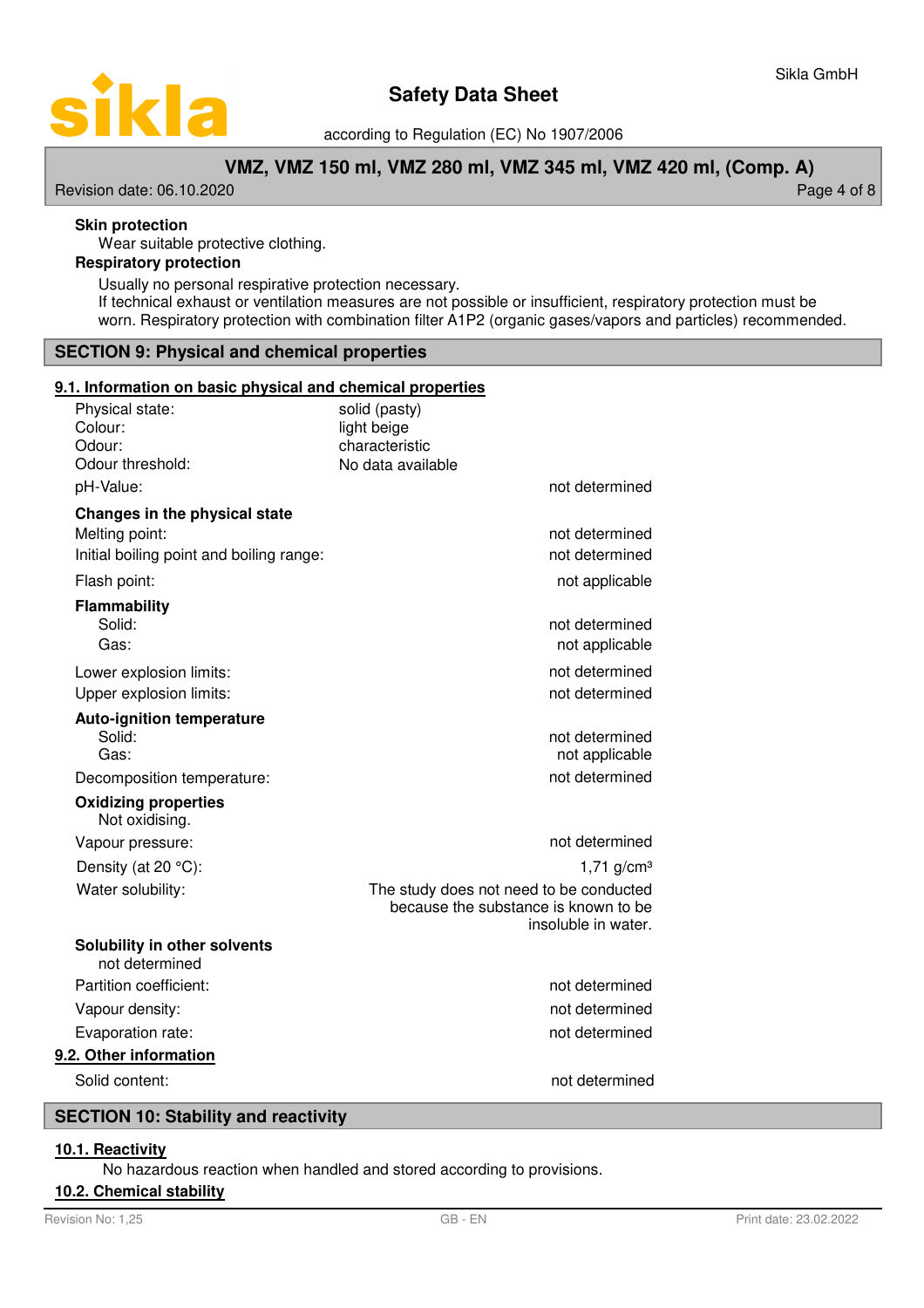

according to Regulation (EC) No 1907/2006

# **VMZ, VMZ 150 ml, VMZ 280 ml, VMZ 345 ml, VMZ 420 ml, (Comp. A)**

Revision date: 06.10.2020 Page 5 of 8

The product is stable under storage at normal ambient temperatures.

# **0. 3 . P ossibility of hazardous reactions**

Response: Oxidising agent, strong

#### **10 . 4 . Conditions to avoid**

Heat. Keep cool. Protect from sunlight.

# **10 . 5 . Incompatible materials**

No information available.

#### **10 . 6 . Hazardous decomposition products**

No known hazardous decomposition products.

# **SECTION 11: Toxicological information**

# **11 . 1 . Information on toxicological effects**

#### **Acute toxicity**

Based on available data, the classification criteria are not met.

# CAS No Chemical name

|         | Exposure route               | Dose                |                    | <b>Species</b> | Source | Method |
|---------|------------------------------|---------------------|--------------------|----------------|--------|--------|
| 91-66-7 | N,N-diethylaniline           |                     |                    |                |        |        |
|         | loral                        | LD50<br>mg/kg       | 610                | Rat            |        |        |
|         | dermal                       | <b>ATE</b><br>mg/kg | 300                |                |        |        |
|         | inhalation (4 h) vapour LC50 |                     | 1,92 mg/l $Rat$    |                |        |        |
|         | inhalation aerosol           | <b>ATE</b>          | $0,5 \text{ mg/l}$ |                |        |        |

# **Irritation and corrosivity**

Based on available data, the classification criteria are not met.

#### **Sensitising effects**

Based on available data, the classification criteria are not met.

# **Carcinogenic/mutagenic/toxic effects for reproduction**

Based on available data, the classification criteria are not met.

#### **STOT-single exposure**

Based on available data, the classification criteria are not met.

#### **STOT-repeated exposure**

Based on available data, the classification criteria are not met.

#### **Aspiration hazard**

Based on available data, the classification criteria are not met.

# **SECTION 12: Ecological information**

# **12.1. Toxicity**

The product is not: Ecotoxic.

| <b>CAS No</b> | Chemical name                                                     |        |            |       |  |  |
|---------------|-------------------------------------------------------------------|--------|------------|-------|--|--|
|               | [h]   [d] Species<br>Method<br>Aquatic toxicity<br>Dose<br>Source |        |            |       |  |  |
| 91-66-7       | IN, N-diethylaniline                                              |        |            |       |  |  |
|               | <b>Acute algae toxicity</b>                                       | IErC50 | $5,6$ mg/l | 72 hl |  |  |

# 12.2. Persistence and degradability

# The product has not been tested.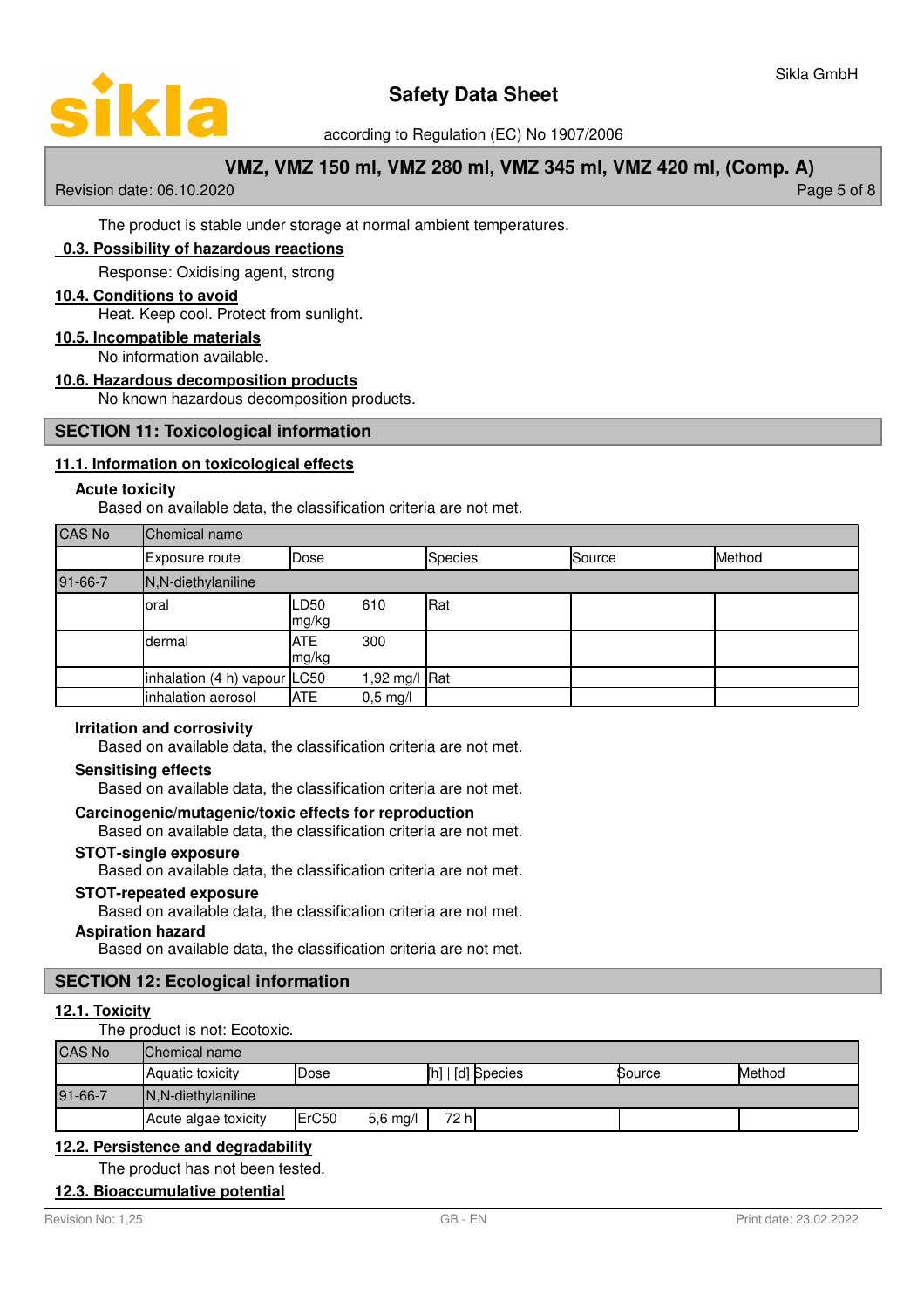

according to Regulation (EC) No 1907/2006

# **VMZ, VMZ 150 ml, VMZ 280 ml, VMZ 345 ml, VMZ 420 ml, (Comp. A)**

Revision date: 06.10.2020 **Page 6 of 8** and 2011 **Page 6 of 8** and 2011 **Page 6 of 8** and 2011 **Page 6 of 8** 

The product has not been tested.

# **12 . 4 . Mobility in soil**

The product has not been tested.

# **12 . 5 . Results of PBT and vPvB assessment**

The product has not been tested.

# **12 . 6 . Other adverse effects**

No information available.

#### **Further information**

Do not allow to enter into surface water or drains. Do not allow to enter into soil/subsoil.

# **SECTION 13: Disposal considerations**

#### **13 . 1 . Waste treatment methods**

#### **Disposal recommendations**

Subsequent waste code numbers of the European Waste Catalogue are considered as recommendations. Dispose of waste according to applicable legislation. Do not allow to enter into surface water or drains. Do not allow to enter into soil/subsoil.

#### **List of Wastes Code - residues/unused products**

080409 WASTES FROM THE MANUFACTURE, FORMULATION, SUPPLY AND USE (MFSU) OF COATINGS (PAINTS, VARNISHES AND VITREOUS ENAMELS), ADHESIVES, SEALANTS AND PRINTING INKS; wastes from MFSU of adhesives and sealants (including waterproofing products); waste adhesives and sealants containing organic solvents or other hazardous substances; hazardous waste

#### **List of Wastes Code - used product**

WASTES FROM THE MANUFACTURE, FORMULATION, SUPPLY AND USE (MFSU) OF COATINGS (PAINTS, VARNISHES AND VITREOUS ENAMELS), ADHESIVES, SEALANTS AND PRINTING INKS; wastes from MFSU of adhesives and sealants (including waterproofing products); waste adhesives and sealants containing organic solvents or other hazardous substances; hazardous waste 080409

#### **List of Wastes Code - contaminated packaging**

WASTE PACKAGING; ABSORBENTS, WIPING CLOTHS, FILTER MATERIALS AND PROTECTIVE CLOTHING NOT OTHERWISE SPECIFIED; packaging (including separately collected municipal packaging waste); packaging containing residues of or contaminated by hazardous substances; hazardous waste 150110

# **SECTION 14: Transport information**

# **Land transport (ADR/RID)**

| 14.1. UN number:                  | No dangerous good in sense of this transport regulation. |
|-----------------------------------|----------------------------------------------------------|
| 14.2. UN proper shipping name:    | No dangerous good in sense of this transport regulation. |
| 14.3. Transport hazard class(es): | No dangerous good in sense of this transport regulation. |
| 14.4. Packing group:              | No dangerous good in sense of this transport regulation. |
| Inland waterways transport (ADN)  |                                                          |
| 14.1. UN number:                  | No dangerous good in sense of this transport regulation. |
| 14.2. UN proper shipping name:    | No dangerous good in sense of this transport regulation. |
| 14.3. Transport hazard class(es): | No dangerous good in sense of this transport regulation. |
| 14.4. Packing group:              | No dangerous good in sense of this transport regulation. |
| Marine transport (IMDG)           |                                                          |
| 14.1. UN number:                  | No dangerous good in sense of this transport regulation. |
| 14.2. UN proper shipping name:    | No dangerous good in sense of this transport regulation. |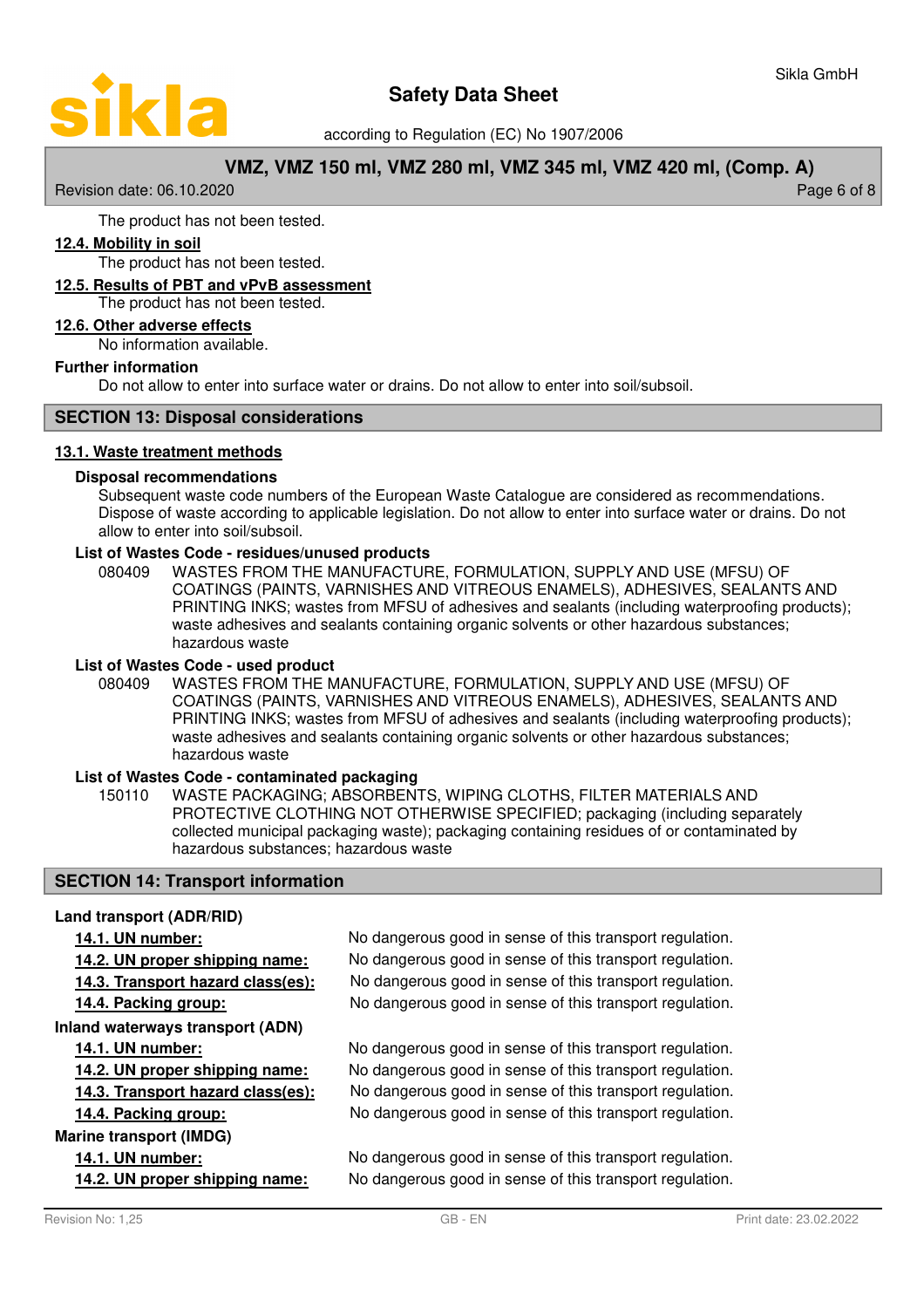

according to Regulation (EC) No 1907/2006

# **VMZ, VMZ 150 ml, VMZ 280 ml, VMZ 345 ml, VMZ 420 ml, (Comp. A)**

| Revision date: 06.10.2020 | Page 7 of 8 |
|---------------------------|-------------|
|---------------------------|-------------|

| 14.3. Transport hazard class(es): | No dangerous good in sense of this transport regulation. |
|-----------------------------------|----------------------------------------------------------|
| 14.4. Packing group:              | No dangerous good in sense of this transport regulation. |
| Air transport (ICAO-TI/IATA-DGR)  |                                                          |
| <b>14.1. UN number:</b>           | No dangerous good in sense of this transport regulation. |

**14.2. UN proper shipping name:** No dangerous good in sense of this transport regulation.

**14.3. Transport hazard class(es):** No dangerous good in sense of this transport regulation.

**14.4. Packing group:** No dangerous good in sense of this transport regulation.

# **14. 5 . E nvironmental hazards**

ENVIRONMENTALLY HAZARDOUS: no

**1 4. 6 . S pecial precautions for user**

#### No information available.

# 14.7. Transport in bulk according to Annex II of Marpol and the IBC Code

not applicable

# **SECTION 15: Regulatory information**

# 15.1. Safety, health and environmental regulations/legislation specific for the substance or mixture

# **EU regulatory information**

Information according to 2012/18/EU Not subject to 2012/18/EU (SEVESO III) (SEVESO III):

# **Additional information**

VOC content: 0,4 % (DIN EN ISO 11890-2)

To follow: 850/2004/EC , 79/117/EEC , 689/2008/EC

# **National regulatory information**

Water hazard class (D): 2 - obviously hazardous to water

# **SECTION 16: Other information**

# **Abbreviations and acronyms**

ADN: Accord européen relativ au transport international des marchandises Dangereuses par voie de **Navigation** 

(European Agreement concerning the International Carriage of Dangerous Goods by Inland Waterways) ADR: Accord européen sur le transport des marchandises dangereuses par route (European Agreement concerning the International Carriage of Dangerous Goods by Road) ATE: Acute Toxicity Estimates CAS: Chemical Abstracts Service CLP: Classification, Labeling and Packaging DMEL: Derived Minimal Effect level DNEL: Derived No Effect Level EC50: Effective concentration, 50% ErC50: EC50 in terms of reduction of growth rate IATA: Internationall Air Transport Association IATA-DGR: Dangerous Goods Regulations (DRG) for the air transport (IATA) ICAO: International Civil Aviation Organization IMDG: International Maritime Dangerous Goods Code LC50: Lethal concentration, 50% LD50: Lethal dose, 50% Marpol: International convention for the prevention of pollution from Ships (Marine Pollutant) NOEC: No Observed Effect Concentration PBT: persistent, bioaccumulative and toxic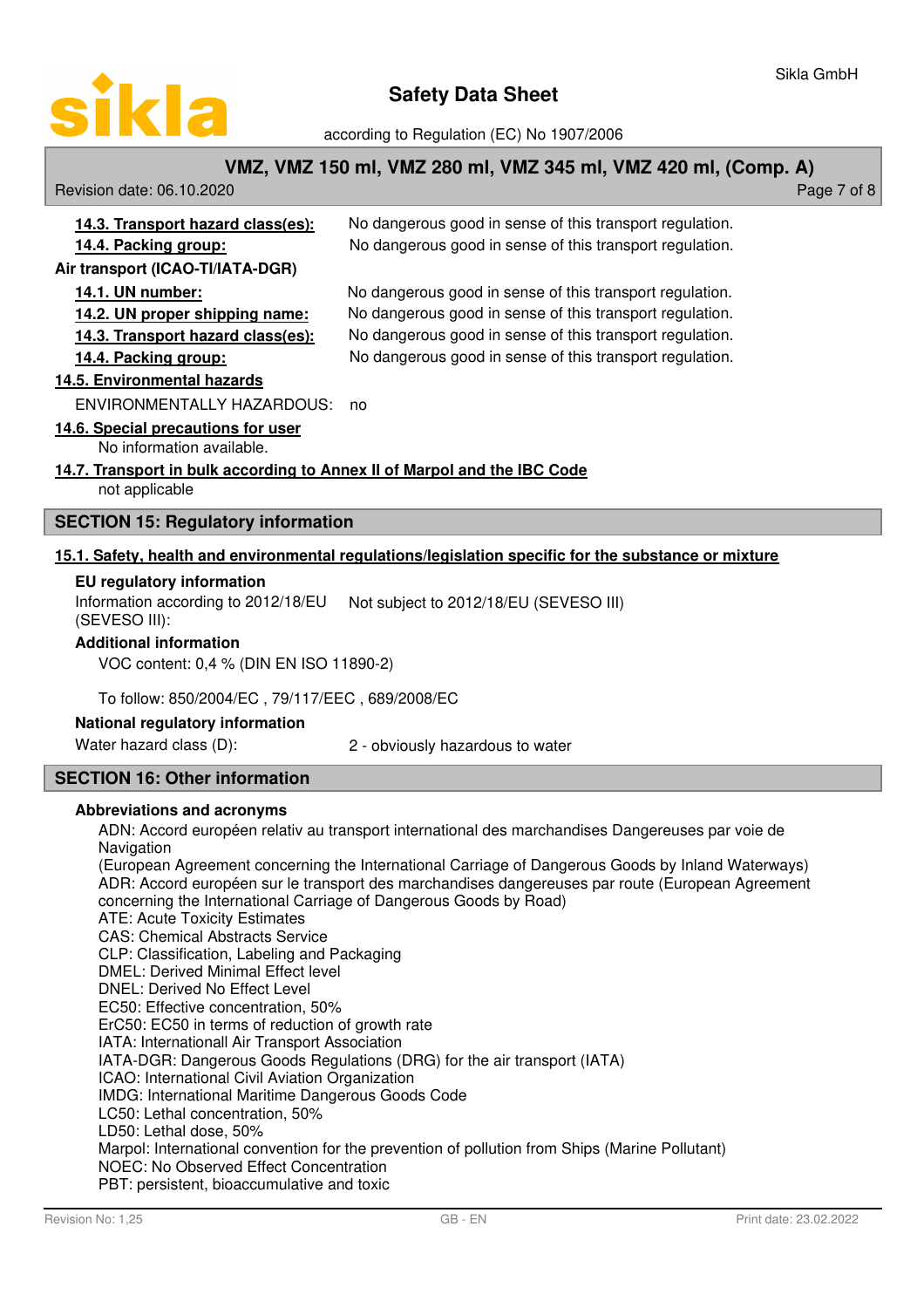

according to Regulation (EC) No 1907/2006

# **VMZ, VMZ 150 ml, VMZ 280 ml, VMZ 345 ml, VMZ 420 ml, (Comp. A)**

Revision date: 06.10.2020 **Page 8 of 8** and 2011 **Page 8 of 8** and 2011 **Page 8 of 8** and 2011 **Page 8 of 8** 

vPvB: very persistent and very bioaccumulative PNEC: Predicted No Effect Concentration REACH: Registration, Evaluation, Authorisation and Restriction of Chemicals RID: Règlement concernant le transport international ferroviaire des marchandises dangereuses (Regulations Concerning the International Carriage of Dangerous Goods by Rail) VOC: Volatile organic compound Aquatic Chronic 3: Long-term aquatic hazard, Category 3

# **Relevant H and EUH statements (number and full text)**

| H301   | Toxic if swallowed.                                                |
|--------|--------------------------------------------------------------------|
| H311   | Toxic in contact with skin.                                        |
| H331   | Toxic if inhaled.                                                  |
| H373   | May cause damage to organs through prolonged or repeated exposure. |
| H411   | Toxic to aquatic life with long lasting effects.                   |
| H412   | Harmful to aquatic life with long lasting effects.                 |
| EUH210 | Safety data sheet available on request.                            |

# **Further Information**

The above information describes exclusively the safety requirements of the product and is based on our present-day knowledge. The information is intended to give you advice about the safe handling of the product named in this safety data sheet, for storage, processing, transport and disposal. The information cannot be transferred to other products. In the case of mixing the product with other products or in the case of processing, the information on this safety data sheet is not necessarily valid for the new made-up material.

(The data for the hazardous ingredients were taken respectively from the last version of the sub-contractor's safety data sheet.)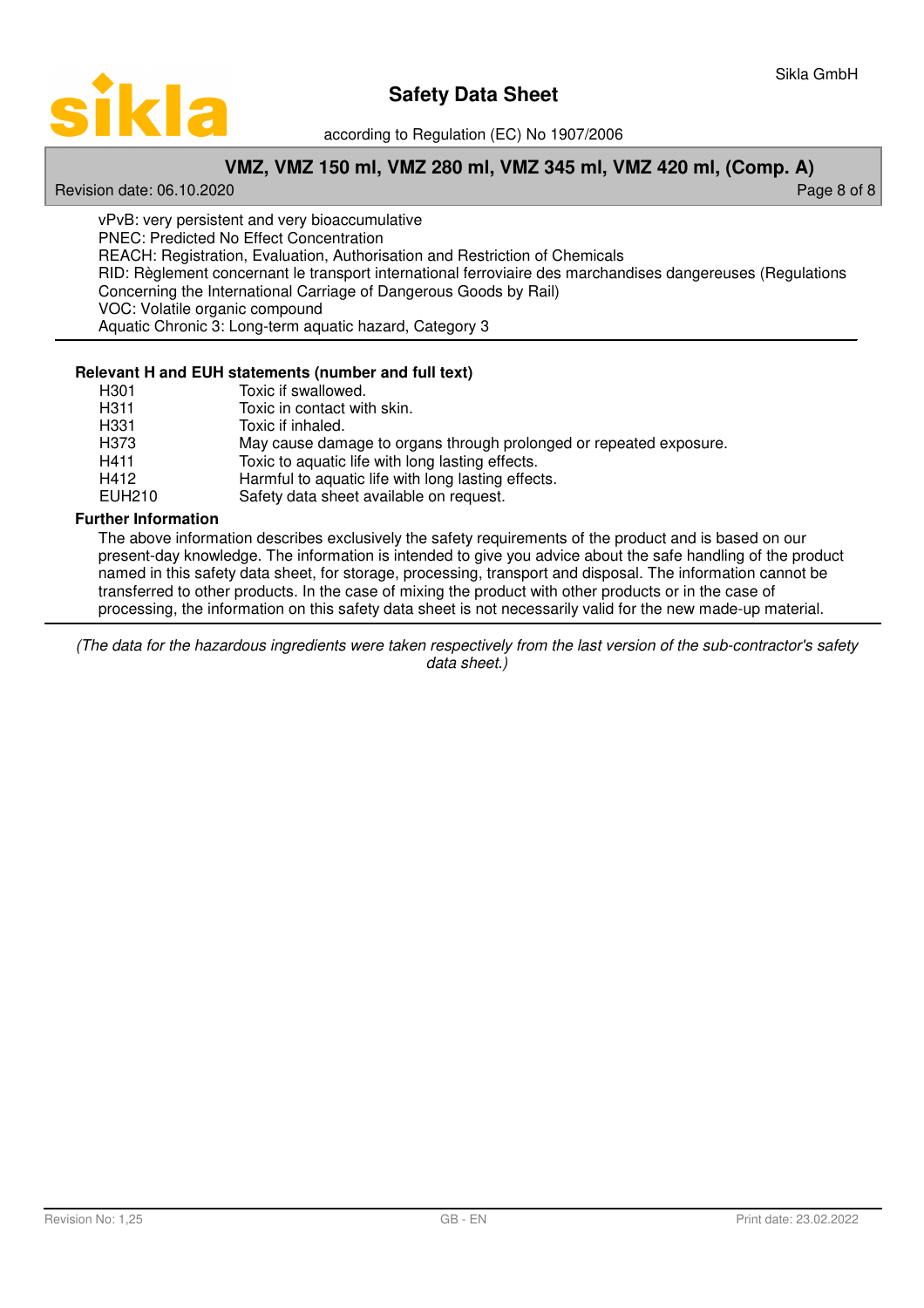

according to Regulation (EC) No 1907/2006

# **VMZ, VMZ 150 ml, VMZ 280 ml, VMZ 345 ml, VMZ 420 ml, (Comp. B)**

Revision date: 06.10.2020 **Page 1 of 10** New York 2010 12:00 Page 1 of 10

# **SECTION 1: Identification of the substance/mixture and of the company/undertaking**

# **1 . 1 . Product identifier**

VMZ, VMZ 150ml, VMZ 280ml, VMZ 345ml, VMZ 420ml, (Comp. B)

UFI: CXGF-WGGW-9507-HDUP

# **1 . 2 . Relevant identified uses of the substance or mixture and uses advised against**

#### **Use of the substance/mixture**

compound mortar B-component (hardener)

#### **Uses advised against**

no restriction

# **1 . 3 . Details of the supplier of the safety data sheet**

Company name: Sikla GmbH<br>Street: Street: Street: Street: Street: Street: In der Lache 17<br>Place: In 278056 VS-Sc e-mail: info@sikla.de e-mail (Contact person): info@sikla.de Internet: www.sikla.de

D-78056 VS-Schwenningen

Telephone: +49(0)7720 948 0 Telefax: +49(0)7720 948 337

# **1.4. Emergency telephone** +49 (0) 89-19240 (Giftnotruf München, German and English 24/7) **number :**

**SECTION 2: Hazards identification**

# **2 . 1 . Classification of the substance or mixture**

#### **Regulation (EC) No. 1272/2008**

Hazard categories: Serious eye damage/eye irritation: Eye Irrit. 2 Respiratory or skin sensitisation: Skin Sens. 1 Hazard Statements: Causes serious eye irritation. May cause an allergic skin reaction.

# **2 . 2 . Label elements**

# **Regulation (EC) No. 1272/2008**

**Hazard components for labelling**

Dibenzoyl peroxide

**Signal word:** Warning

**Pictograms:**

# **Hazard statements**

| H319 | Causes serious eye irritation.       |
|------|--------------------------------------|
| H317 | May cause an allergic skin reaction. |

#### **Precautionary statements**

| P <sub>261</sub> | Avoid breathing vapours.                                         |
|------------------|------------------------------------------------------------------|
| P <sub>280</sub> | Wear protective gloves and eye/face protection.                  |
| P333+P313        | If skin irritation or rash occurs: Get medical advice/attention. |
| P337+P313        | If eye irritation persists: Get medical advice/attention.        |
| P362+P364        | Take off contaminated clothing and wash it before reuse.         |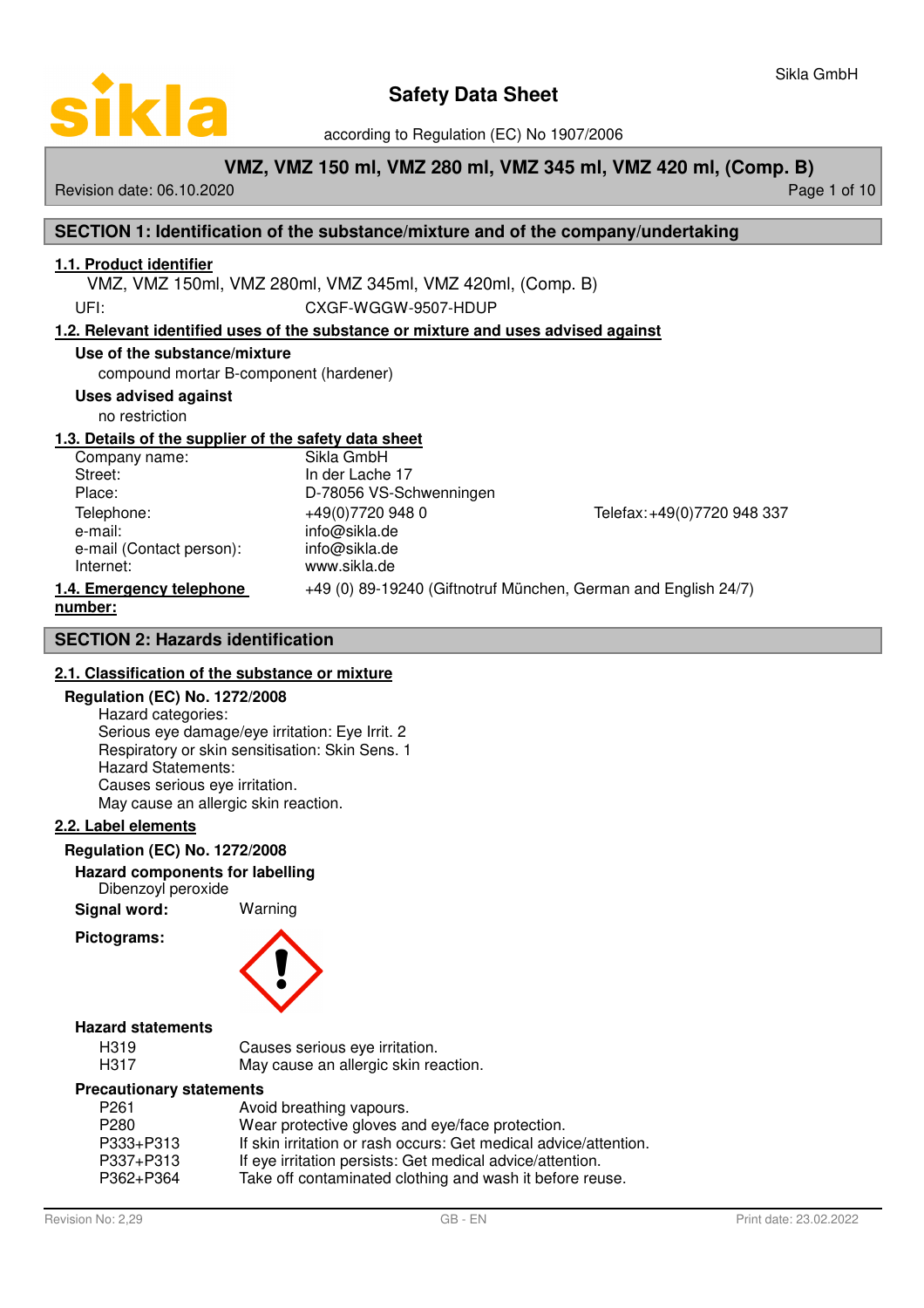

according to Regulation (EC) No 1907/2006

# **VMZ, VMZ 150 ml, VMZ 280 ml, VMZ 345 ml, VMZ 420 ml, (Comp. B)**

#### Revision date: 06.10.2020 **Page 2 of 10** New York 2 of 10 New York 2 of 10

P501 Dispose of contents/container to an approved waste disposal plant in accordance with local/national regulation.

#### **2 . 3 . Other hazards**

No information available.

### **SECTION 3: Composition/information on ingredients**

#### **3 . 2 . Mixtures**

#### **Hazardous components**

| <b>CAS No</b> | Chemical name                                                                                              |              |                   | Quantity   |  |
|---------------|------------------------------------------------------------------------------------------------------------|--------------|-------------------|------------|--|
|               | EC No                                                                                                      | Index No     | <b>REACH No</b>   |            |  |
|               | <b>GHS Classification</b>                                                                                  |              |                   |            |  |
| 94-36-0       | Dibenzoyl peroxide                                                                                         |              |                   | $5 - 15$ % |  |
|               | 202-327-6                                                                                                  | 617-008-00-0 | 101-2119511472-50 |            |  |
|               | Org. Perox. B, Eye Irrit. 2, Skin Sens. 1, Aquatic Acute 1, Aquatic Chronic 1; H241 H319 H317<br>H400 H410 |              |                   |            |  |

Full text of H and EUH statements: see section 16.

| <b>Specific concentration limits and M-factors</b> |                                             |                                         |            |  |  |  |  |
|----------------------------------------------------|---------------------------------------------|-----------------------------------------|------------|--|--|--|--|
| <b>CAS No</b>                                      | IEC No                                      | Chemical name<br>Quantity               |            |  |  |  |  |
|                                                    | Specific concentration limits and M-factors |                                         |            |  |  |  |  |
| 94-36-0                                            | $1202 - 327 - 6$                            | Dibenzoyl peroxide                      | $5 - 15$ % |  |  |  |  |
|                                                    |                                             | M akut: H400: M=10 M chron.: H410: M=10 |            |  |  |  |  |

#### **Further Information**

The product has been tested for aquatic toxicity. The tests show no need for classification of the product as toxic and harmful to aquatic life. Test reports are available.

### **SECTION 4: First aid measures**

#### **4 . 1 . Description of first aid measures**

#### **General information**

First aider: Pay attention to self-protection! Take off immediately all contaminated clothing and wash it before reuse. Get medical advice/attention if you feel unwell.

#### **After inhalation**

Provide fresh air. When in doubt or if symptoms are observed, get medical advice.

#### **After contact with skin**

After contact with skin, wash immediately with plenty of water and soap. Take off immediately all contaminated clothing and wash it before reuse. Medical treatment necessary.

#### **After contact with eyes**

In case of contact with eyes flush immediately with plenty of flowing water for 10 to 15 minutes holding eyelids apart and consult an ophthalmologist. Remove contact lenses, if present and easy to do. Continue rinsing.

#### **After ingestion**

Do NOT induce vomiting. Rinse mouth thoroughly with water. Medical treatment necessary.

### **4 . 2 . Most important symptoms and effects , both acute and delayed**

May cause an allergic skin reaction. Causes serious eye irritation.

#### **4 . 3 . Indication of any immediate medical attention and special treatment needed**

Treat symptomatically.

# **SECTION 5: Firefighting measures**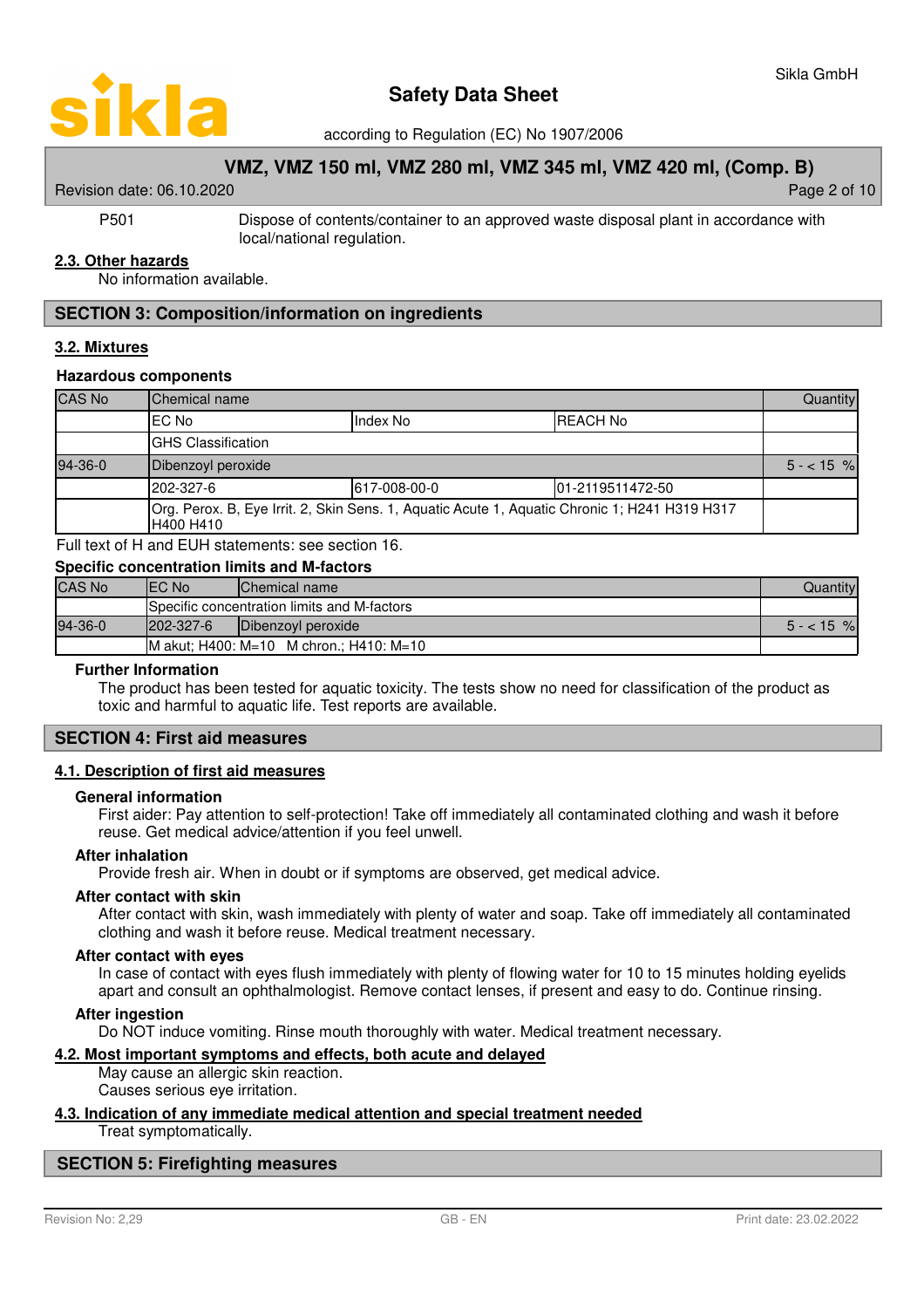

according to Regulation (EC) No 1907/2006

# **VMZ, VMZ 150 ml, VMZ 280 ml, VMZ 345 ml, VMZ 420 ml, (Comp. B)**

Revision date: 06.10.2020 **Page 3 of 10** 

# **. 1 . E xtinguishing media**

#### **Suitable extinguishing media**

Foam Extinguishing powder Water spray jet Carbon dioxide (CO2)

#### **Unsuitable extinguishing media**

Full water jet

#### **5 . 2 . Special hazards arising from the substance or mixture**

Pyrolysis products, toxic Carbon monoxide

### **5 . 3 . Advice for firefighters**

In case of fire and/or explosion do not breathe fumes.

Wear a self-contained breathing apparatus and chemical protective clothing. Full protection suit

### **Additional information**

Suppress gases/vapours/mists with water spray jet. Collect contaminated fire extinguishing water separately. Do not allow entering drains or surface water.

### **SECTION 6: Accidental release measures**

#### **6 . 1 . Personal precautions , protective equipment and emergency procedures**

Use personal protective equipment as required. Provide adequate ventilation. Avoid contact with skin, eyes and clothes.

#### **6 . 2 . Environmental precautions**

Do not allow to enter into surface water or drains.

#### **6 . 3 . Methods and material for containment and cleaning up**

Collect spillage. Take up mechanically, placing in appropriate containers for disposal. Suitable material for taking up: Sand

Treat the recovered material as prescribed in the section on waste disposal.

Retain contaminated washing water and dispose it.

### **6 . 4 . Reference to other sections**

Safe handling: see section 7 Personal protection equipment: see section 8 Disposal: see section 13

### **SECTION 7: Handling and storage**

# **7 . 1 . Precautions for safe handling**

#### **Advice on safe handling**

Use only outdoors or in a well-ventilated area. Wear personal protection equipment (refer to section 8). Avoid contact with skin, eyes and clothes. When using do not eat, drink or smoke. Wash hands thoroughly after handling. Take off contaminated clothing and wash it before reuse.

#### **7 . 2 . Conditions for safe storage , including any incompatibilities**

# **Requirements for storage rooms and vessels**

Keep container tightly closed. Store in a place accessible by authorized persons only.

Keep only in the original container in a cool, well-ventilated place.

#### **Hints on joint storage**

Do not store together with: Oxidising agent, strong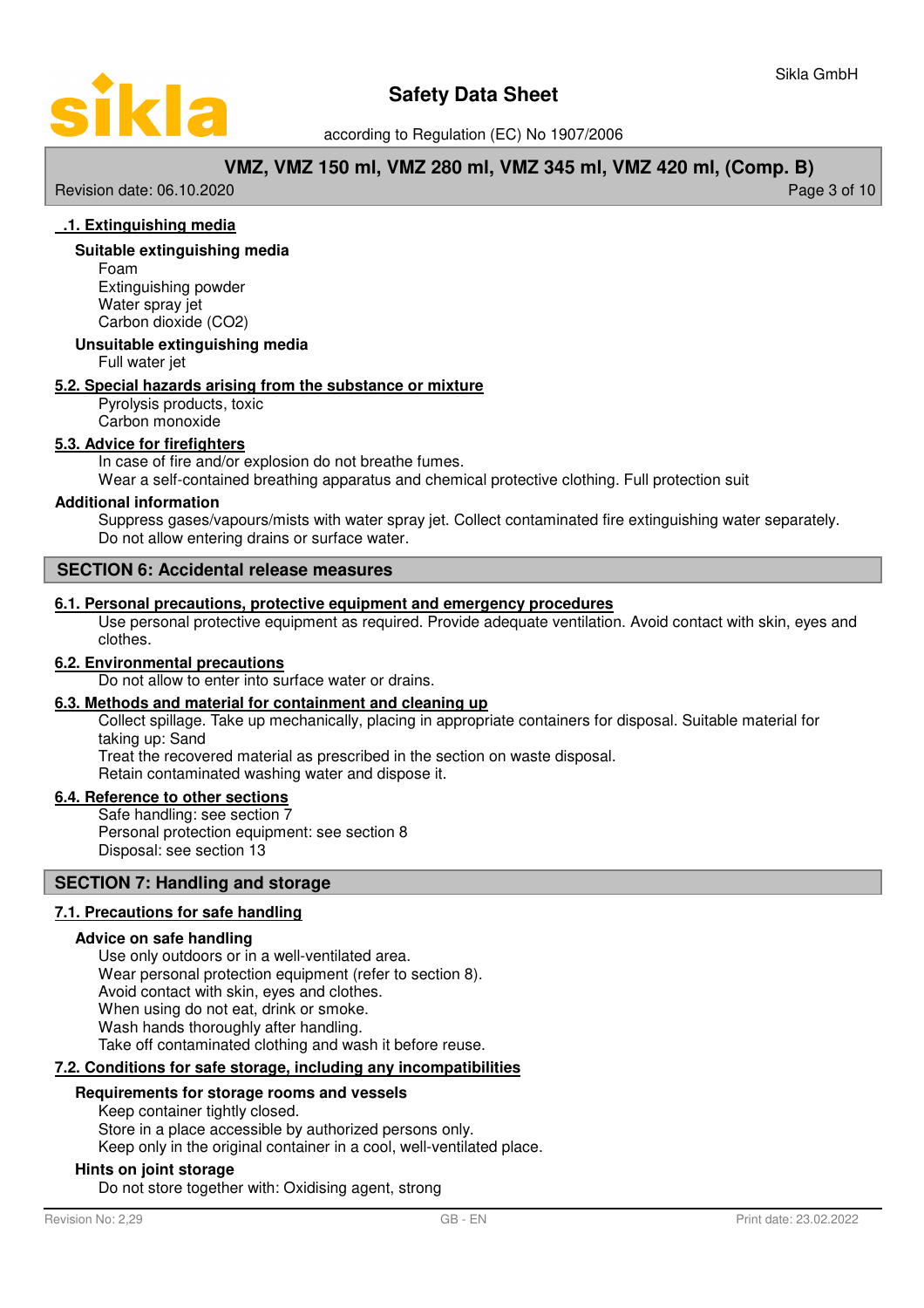

according to Regulation (EC) No 1907/2006

# **VMZ, VMZ 150 ml, VMZ 280 ml, VMZ 345 ml, VMZ 420 ml, (Comp. B)**

Revision date: 06.10.2020 **Page 4 of 10** New York 2010 12:00 Page 4 of 10

#### Do not use for products which come into contact with the food stuffs.

#### **Further information on storage conditions**

Keep container tightly closed in a cool place.

storage temperature: 5 - 25°C

# **7 . 3 . Specific end use ( s )**

see section 1.2

# **SECTION 8: Exposure controls/personal protection**

# **8 . 1 . Control parameters**

#### **Exposure limits (EH40)**

| CAS No    | Substance          | ppm |     | $mg/m3$ fibres/ml | Category  | Origin |
|-----------|--------------------|-----|-----|-------------------|-----------|--------|
| $94-36-0$ | Dibenzoyl peroxide |     | 51  |                   | TWA (8 h) | WEL    |
| 56-81-5   | Glycerol, mist     |     | 10I |                   | TWA (8 h) | WEL    |

#### **DNEL/DMEL values**

| CAS No                   | Substance          |                       |          |                      |
|--------------------------|--------------------|-----------------------|----------|----------------------|
| DNEL type                |                    | <b>Exposure route</b> | Effect   | Value                |
| $94-36-0$                | Dibenzoyl peroxide |                       |          |                      |
| Consumer DNEL, long-term |                    | Ioral                 | systemic | 2 mg/kg bw/day       |
| Worker DNEL, long-term   |                    | Idermal               | systemic | 13,3 mg/kg<br>bw/day |
| Worker DNEL, long-term   |                    | linhalation           | systemic | 39 mg/m $3$          |

#### **PNEC values**

| CAS No                          | Substance                          |               |  |
|---------------------------------|------------------------------------|---------------|--|
|                                 | Value<br>Environmental compartment |               |  |
| $94-36-0$<br>Dibenzoyl peroxide |                                    |               |  |
| Freshwater                      |                                    | 0,00002 mg/l  |  |
| Marine water                    |                                    | 0,000002 mg/l |  |
| Freshwater sediment             |                                    | $0,013$ mg/kg |  |
| Marine sediment                 |                                    | 0,001 mg/kg   |  |

#### **Additional advice on limit values**

This mixture contains quartz filler which is firmly bound in the pasty component, and thus not freely available during use, so that a risk of dust inhalation is excluded. Exposure limit values for respirable dusts are not relevant for this product.

#### **8 . 2 . Exposure controls**



# **Appropriate engineering controls**

Provide adequate ventilation. If local exhaust ventilation is not possible or not sufficient, the entire working area must be ventilated by technical means.

# **Protective and hygiene measures**

Take off contaminated clothing and wash it before reuse. Draw up and observe skin protection programme. Wash hands thoroughly after handling. When using do not eat or drink.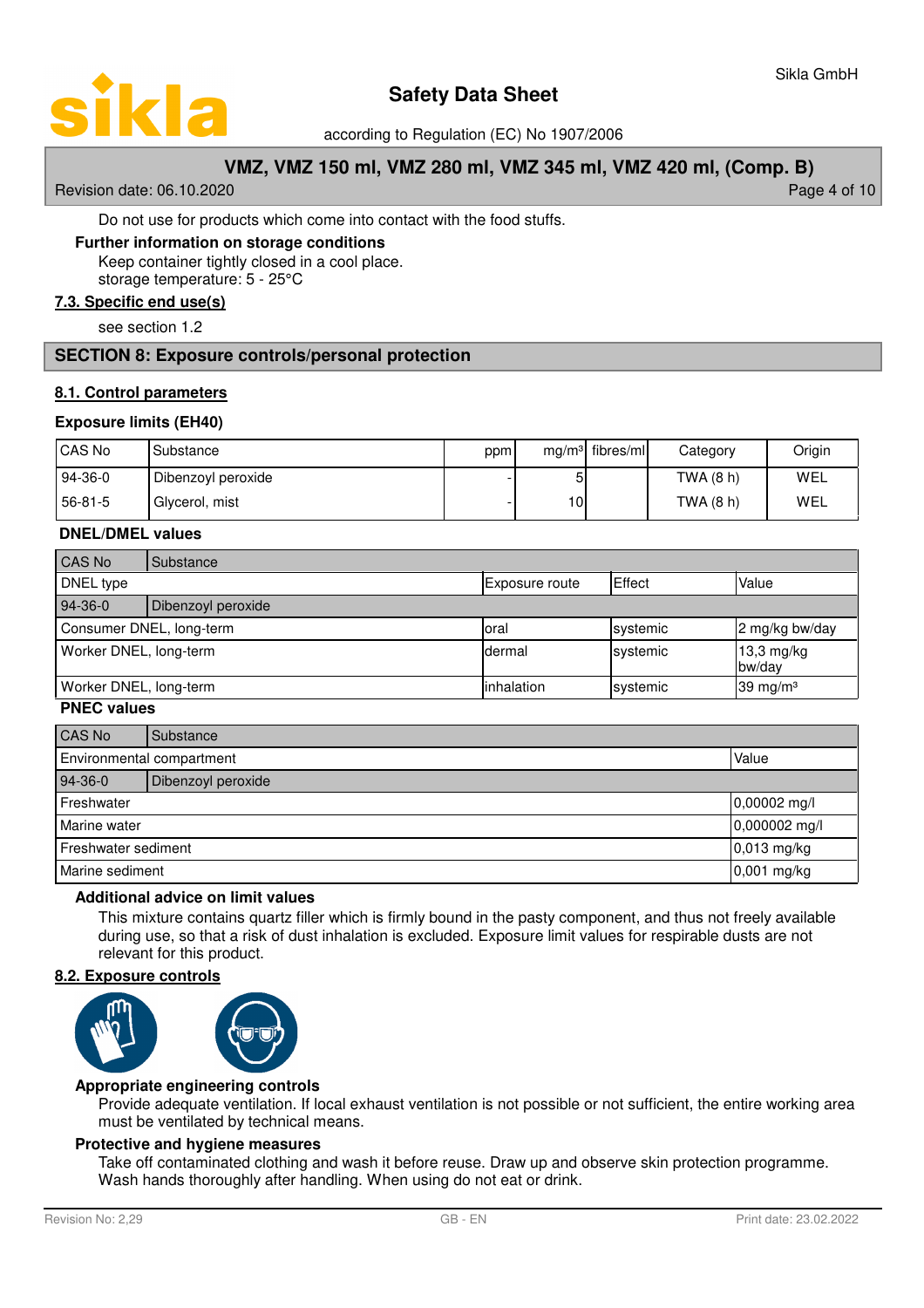

according to Regulation (EC) No 1907/2006

# **VMZ, VMZ 150 ml, VMZ 280 ml, VMZ 345 ml, VMZ 420 ml, (Comp. B)**

Revision date: 06.10.2020 **Page 5 of 10** 

# **Eye/face protection**

Wear eye protection/face protection. Wear safety glasses.

# **Hand protection**

Disposable gloves Recommended material: NBR (Nitrile rubber) Breakthrough time: > 480 min Thickness of the glove material:  $> 0.2$  mm DIN-/EN-Norms: EN 374

When handling with chemical substances, protective gloves must be worn with the CE-label including the four control digits. For special purposes, it is recommended to check the resistance to chemicals of the protective gloves mentioned above together with the supplier of these gloves.

#### **Skin protection**

Wear suitable protective clothing.

# **Respiratory protection**

In case of inadequate ventilation wear respiratory protection. Respiratory protection with combination filter A1P2 (organic gases/vapors and particles) recommended.

# **SECTION 9: Physical and chemical properties**

#### **9.1. Information on basic physical and chemical properties**

| Physical state:<br>Colour:<br>Odour:<br>Odour threshold:                                                  | solid (pasty)<br>black<br>characteristic<br>No data available                                          |
|-----------------------------------------------------------------------------------------------------------|--------------------------------------------------------------------------------------------------------|
| pH-Value:                                                                                                 | not determined                                                                                         |
| Changes in the physical state                                                                             |                                                                                                        |
| Melting point:                                                                                            | not determined                                                                                         |
| Initial boiling point and boiling range:                                                                  | not determined                                                                                         |
| Flash point:                                                                                              | not applicable                                                                                         |
| <b>Flammability</b>                                                                                       |                                                                                                        |
| Solid:                                                                                                    | not determined                                                                                         |
| Gas:                                                                                                      | not applicable                                                                                         |
| Lower explosion limits:                                                                                   | not determined                                                                                         |
| Upper explosion limits:                                                                                   | not determined                                                                                         |
| <b>Auto-ignition temperature</b><br>Solid:                                                                | not determined                                                                                         |
| Gas:                                                                                                      | not applicable                                                                                         |
| Decomposition temperature:                                                                                | not determined                                                                                         |
| <b>Oxidizing properties</b><br>Not oxidising.<br>Available oxygen content $(\%)<1\%$<br>no classification |                                                                                                        |
| Vapour pressure:                                                                                          | not determined                                                                                         |
| Density (at $20^{\circ}$ C):                                                                              | 1,59 $g/cm3$                                                                                           |
| Water solubility:                                                                                         | The study does not need to be conducted<br>because the substance is known to be<br>insoluble in water. |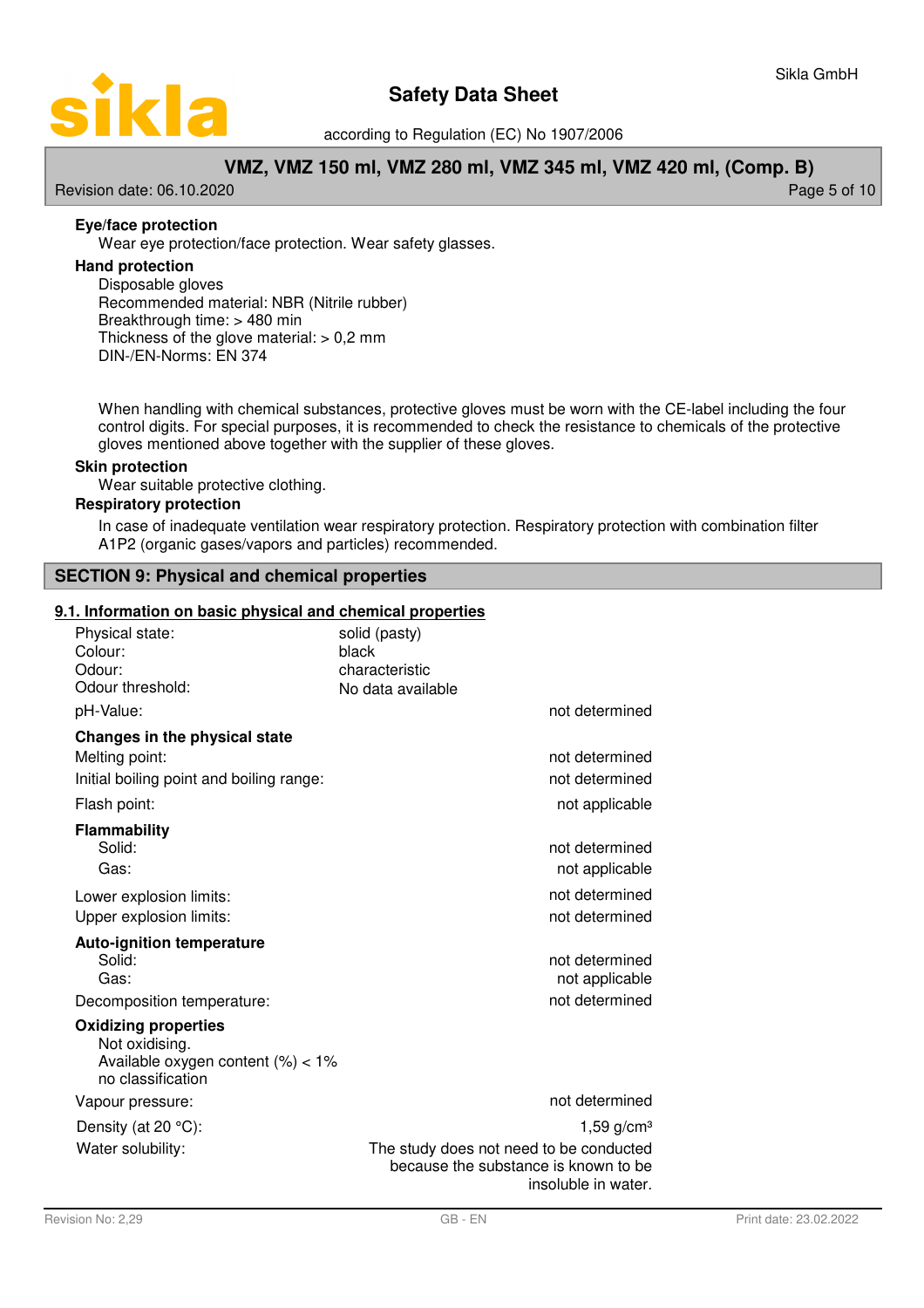

according to Regulation (EC) No 1907/2006

# **VMZ, VMZ 150 ml, VMZ 280 ml, VMZ 345 ml, VMZ 420 ml, (Comp. B)**

Revision date: 06.10.2020 **Page 6 of 10** 

| Solubility in other solvents<br>not determined |                |  |
|------------------------------------------------|----------------|--|
| Partition coefficient:                         | not determined |  |
| Vapour density:                                | not determined |  |
| Evaporation rate:                              | not determined |  |
| 9.2. Other information                         |                |  |
| Solid content:                                 | not determined |  |

# **SECTION 10: Stability and reactivity**

#### **1 0. 1 . R eactivity**

see section 10.3

# **10.2. Chemical stability**

The product is stable under storage at normal ambient temperatures.

#### **1 0. 3 . P ossibility of hazardous reactions**

Violent reaction with: Oxidising agent

# **10 . 4 . Conditions to avoid**

see section 7.2

# **10 . 5 . Incompatible materials**

Oxidising agent, strong

## **10 . 6 . Hazardous decomposition products**

Benzoic acid Benzene Biphenyl

# **SECTION 11: Toxicological information**

# **11 . 1 . Information on toxicological effects**

## **Acute toxicity**

Based on available data, the classification criteria are not met.

| <b>CAS No</b> | <b>Chemical name</b> |               |        |         |        |        |
|---------------|----------------------|---------------|--------|---------|--------|--------|
|               | Exposure route       | Dose          |        | Species | Source | Method |
| 94-36-0       | Dibenzoyl peroxide   |               |        |         |        |        |
|               | Ioral                | LD50<br>mg/kg | > 5000 | Rat     |        |        |

#### **Irritation and corrosivity**

Causes serious eye irritation.

Skin corrosion/irritation: Based on available data, the classification criteria are not met.

#### **Sensitising effects**

May cause an allergic skin reaction. (Dibenzoyl peroxide)

#### **Carcinogenic/mutagenic/toxic effects for reproduction**

Based on available data, the classification criteria are not met.

#### **STOT-single exposure**

Based on available data, the classification criteria are not met.

# **STOT-repeated exposure**

Based on available data, the classification criteria are not met.

# **Aspiration hazard**

Based on available data, the classification criteria are not met.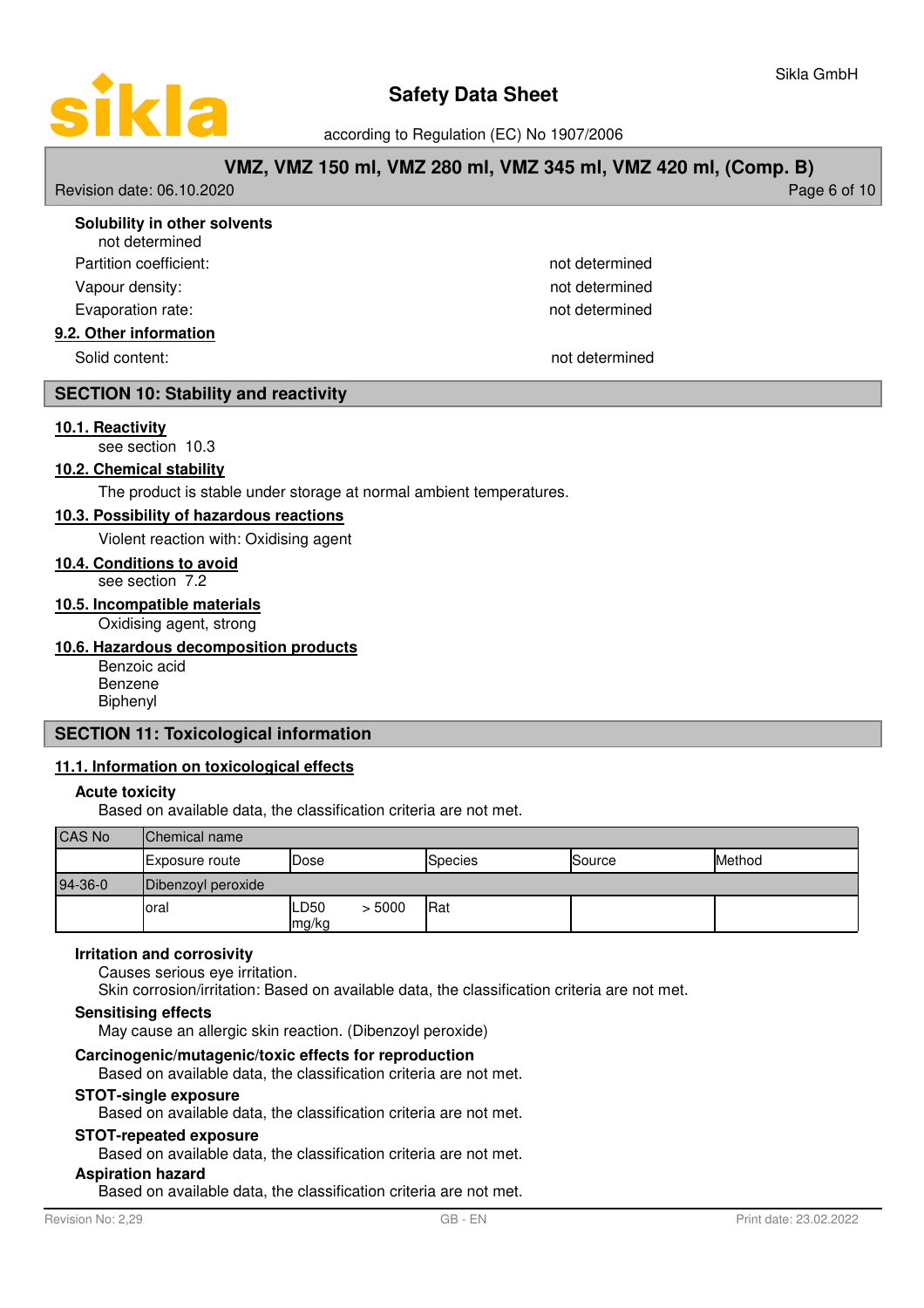

according to Regulation (EC) No 1907/2006

# **VMZ, VMZ 150 ml, VMZ 280 ml, VMZ 345 ml, VMZ 420 ml, (Comp. B)**

Revision date: 06.10.2020 **Page 7 of 10** New York 2012 12:00 Page 7 of 10

# **Further information**

The mixture is classified as hazardous according to regulation (EC) No 1272/2008 [CLP].

### **SECTION 12: Ecological information**

#### **2.1. Toxicity**

The product is not: Ecotoxic.

OECD 201 (Desmodesmus subspicatus )  $IC10: (0 - 72 h) = 30 mg/l$  $IC50: (0 - 72 h) = 150 mg/l$ 

OECD 202 (Daphnia magna) EC0/NOEC  $(48h) = 100$  mg/l EC50  $(48h) = 500$  mg/l EC100  $(48h) = \frac{500 \text{ mg}}{h}$ 

OECD 203 (Danio rerio) LC0/NOEC : 250 mg/l  $LC50$  :  $> 500$  mg/l  $LC100$  :  $>> 500$  mg/l

| <b>CAS No</b> | Chemical name                 |                           |                     |                  |                                                     |                     |        |
|---------------|-------------------------------|---------------------------|---------------------|------------------|-----------------------------------------------------|---------------------|--------|
|               | Aquatic toxicity              | Dose                      |                     |                  | [h]   [d] Species                                   | Source              | Method |
| 94-36-0       | Dibenzoyl peroxide            |                           |                     |                  |                                                     |                     |        |
|               | Acute fish toxicity           | <b>LC50</b><br>mg/l       | 0.0602              |                  | 96 hOncorhynchus mykiss OECD 203<br>(Rainbow trout) |                     |        |
|               | Acute algae toxicity          | ErC <sub>50</sub><br>mg/l | 0.0711              |                  | 72 hlPseudokirchneriella<br>subcapitata             | OECD <sub>201</sub> |        |
|               | Acute crustacea toxicity EC50 |                           | $0,11 \text{ mg/l}$ |                  | 48 h Daphnia magna (Big<br>water flea)              | OECD <sub>202</sub> |        |
|               | Algae toxicity                | <b>NOEC</b><br>mg/l       | 0,02                |                  | 3 dlPseudokirchneriella<br>subcapitata              | OECD <sub>201</sub> |        |
|               | Crustacea toxicity            | <b>NOEC</b><br>mg/l       | 0,001               |                  | 21 d Daphnia magna (Big<br>water flea)              | OECD <sub>211</sub> |        |
|               | Acute bacteria toxicity       | $(35 \text{ mg/l})$       |                     | 0.5 <sub>h</sub> |                                                     | OECD <sub>209</sub> |        |

# **12 . 2 . Persistence and degradability**

The product has not been tested.

| <b>CAS No</b> | Chemical name                                       |       |    |        |
|---------------|-----------------------------------------------------|-------|----|--------|
|               | Method                                              | Value |    | Source |
|               | Evaluation                                          |       |    |        |
| 94-36-0       | Dibenzoyl peroxide                                  |       |    |        |
|               | OECD 301D                                           | 71%   | 28 |        |
|               | Readily biodegradable (according to OECD criteria). |       |    |        |

### **12 . 3 . Bioaccumulative potential**

The product has not been tested.

#### **Partition coefficient n-octanol/water**

| CAS No    | Chemical<br>name                    | na<br>Pow<br>--- |
|-----------|-------------------------------------|------------------|
| $94-36-0$ | ירו<br>peroxide<br><b>Dibenzovi</b> | --               |

# **12 . 4 . Mobility in soil**

The product has not been tested.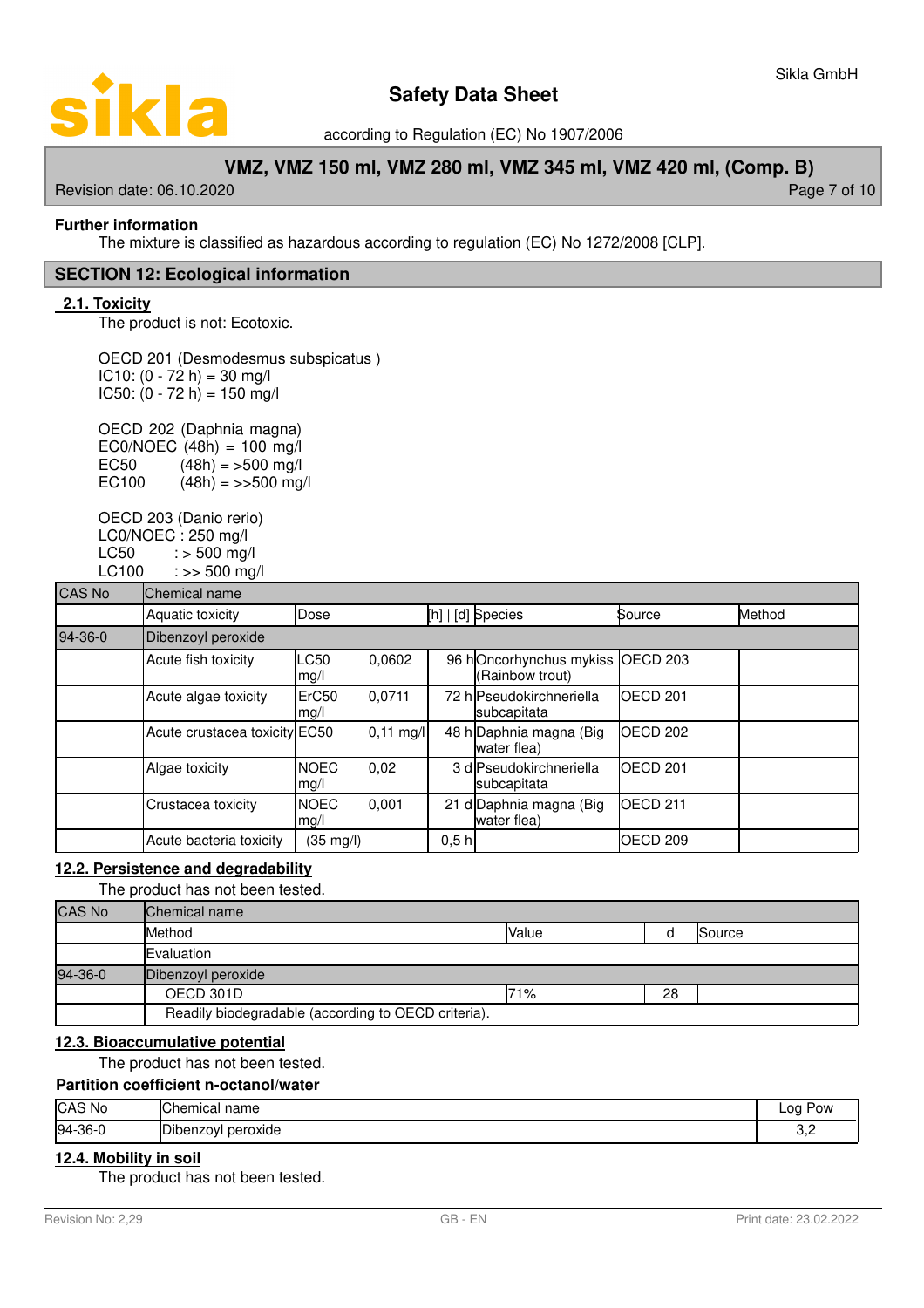

according to Regulation (EC) No 1907/2006

# **VMZ, VMZ 150 ml, VMZ 280 ml, VMZ 345 ml, VMZ 420 ml, (Comp. B)**

Revision date: 06.10.2020 **Page 8 of 10** New York 2010 12:00 Page 8 of 10

# **1 2. 5 . R esults of PBT and vPvB assessment**

The product has not been tested.

# **12 . 6 . Other adverse effects**

No information available.

#### **Further information**

Do not allow to enter into surface water or drains. Do not allow to enter into soil/subsoil.

# **SECTION 13: Disposal considerations**

#### **13 . 1 . Waste treatment methods**

#### **Disposal recommendations**

Subsequent waste code numbers of the European Waste Catalogue are considered as recommendations. Dispose of waste according to applicable legislation. Do not allow to enter into surface water or drains. Do not allow to enter into soil/subsoil.

#### **List of Wastes Code - residues/unused products**

080409 WASTES FROM THE MANUFACTURE, FORMULATION, SUPPLY AND USE (MFSU) OF COATINGS (PAINTS, VARNISHES AND VITREOUS ENAMELS), ADHESIVES, SEALANTS AND PRINTING INKS; wastes from MFSU of adhesives and sealants (including waterproofing products); waste adhesives and sealants containing organic solvents or other hazardous substances; hazardous waste

#### **List of Wastes Code - used product**

WASTES FROM THE MANUFACTURE, FORMULATION, SUPPLY AND USE (MFSU) OF COATINGS (PAINTS, VARNISHES AND VITREOUS ENAMELS), ADHESIVES, SEALANTS AND PRINTING INKS; wastes from MFSU of adhesives and sealants (including waterproofing products); waste adhesives and sealants containing organic solvents or other hazardous substances; hazardous waste 080409

#### **List of Wastes Code - contaminated packaging**

WASTE PACKAGING; ABSORBENTS, WIPING CLOTHS, FILTER MATERIALS AND PROTECTIVE CLOTHING NOT OTHERWISE SPECIFIED; packaging (including separately collected municipal packaging waste); packaging containing residues of or contaminated by hazardous substances; hazardous waste 150110

# **SECTION 14: Transport information**

#### **Land transport (ADR/RID)**

# **Inland waterways transport (ADN)**

# **Marine transport (IMDG)**

**Air transport (ICAO-TI/IATA-DGR)**

**14.1. UN number:** No dangerous good in sense of this transport regulation. **14.2. UN proper shipping name:** No dangerous good in sense of this transport regulation. **14.3. Transport hazard class(es):** No dangerous good in sense of this transport regulation. **14.4. Packing group:** No dangerous good in sense of this transport regulation.

**14.1. UN number:** No dangerous good in sense of this transport regulation. **14.2. UN proper shipping name:** No dangerous good in sense of this transport regulation. **14.3. Transport hazard class(es):** No dangerous good in sense of this transport regulation. **14.4. Packing group:** No dangerous good in sense of this transport regulation.

**14.1. UN number:** No dangerous good in sense of this transport regulation. **14.2. UN proper shipping name:** No dangerous good in sense of this transport regulation. **14.3. Transport hazard class(es):** No dangerous good in sense of this transport regulation. **14.4. Packing group:** No dangerous good in sense of this transport regulation.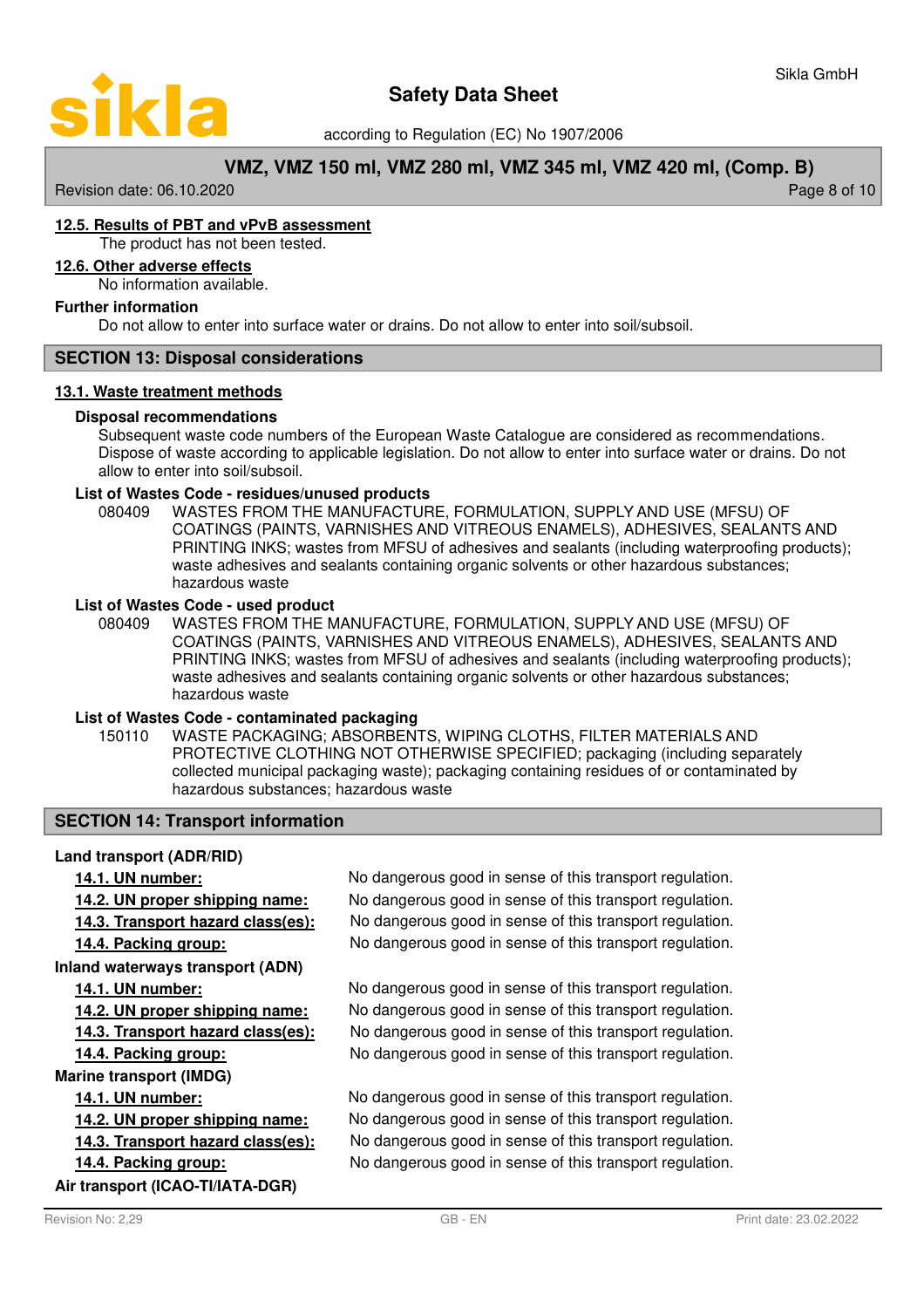

according to Regulation (EC) No 1907/2006

# **VMZ, VMZ 150 ml, VMZ 280 ml, VMZ 345 ml, VMZ 420 ml, (Comp. B)**

Revision date: 06.10.2020 **Page 9 of 10** 

| 14.1. UN number:                  | No dangerous good in sense of this transport regulation. |
|-----------------------------------|----------------------------------------------------------|
| 14.2. UN proper shipping name:    | No dangerous good in sense of this transport regulation. |
| 14.3. Transport hazard class(es): | No dangerous good in sense of this transport regulation. |
| 14.4. Packing group:              | No dangerous good in sense of this transport regulation. |
|                                   |                                                          |

# **14. 5 . E nvironmental hazards**

ENVIRONMENTALLY HAZARDOUS: no

#### **14.6. Special precautions for user**

No information available.

#### **14. 7 . T ransport in bulk according to Annex II of Marpol and the IBC Code**

not applicable

# **SECTION 15: Regulatory information**

#### **1 5. 1 . S afety, h ealth and environmental regulations/ l egislation specific for the substance or mixture**

#### **EU regulatory information**

Information according to 2012/18/EU Not subject to 2012/18/EU (SEVESO III)

(SEVESO III):

#### **Additional information**

VOC content: 4,3 % (DIN EN ISO 11890-2)

To follow: 850/2004/EC , 79/117/EEC , 689/2008/EC

#### **National regulatory information**

Observe restrictions to employment for juveniles according to the 'juvenile work protection guideline' (94/33/EC). Employment restrictions: Water hazard class (D): 1 - slightly hazardous to water Skin resorption/Sensitization: Causes allergic hypersensitivity reactions.

# **15. 2 . C hemical safety assessment**

Chemical safety assessments for substances in this mixture were not carried out.

# **SECTION 16: Other information**

# **Abbreviations and acronyms**

ADN: Accord européen relativ au transport international des marchandises Dangereuses par voie de Navigation

(European Agreement concerning the International Carriage of Dangerous Goods by Inland Waterways) ADR: Accord européen sur le transport des marchandises dangereuses par route (European Agreement concerning the International Carriage of Dangerous Goods by Road)

CAS: Chemical Abstracts Service

CLP: Classification, Labeling and Packaging

DMEL: Derived Minimal Effect level

DNEL: Derived No Effect Level

EC50: Effective concentration, 50%

IATA: International Air Transport Association

IATA-DGR: Dangerous Goods Regulations (DRG) for the air transport (IATA)

ICAO: International Civil Aviation Organization

IC50: Inhibitory concentration, 50%

IMDG: International Maritime Code for Dangerous Goods

LC50: Lethal concentration, 50%

LD50: Lethal dose, 50%

NOEC: No Observed Effect Concentration

OECD: Oragnisation for Economic Co-operation and Development